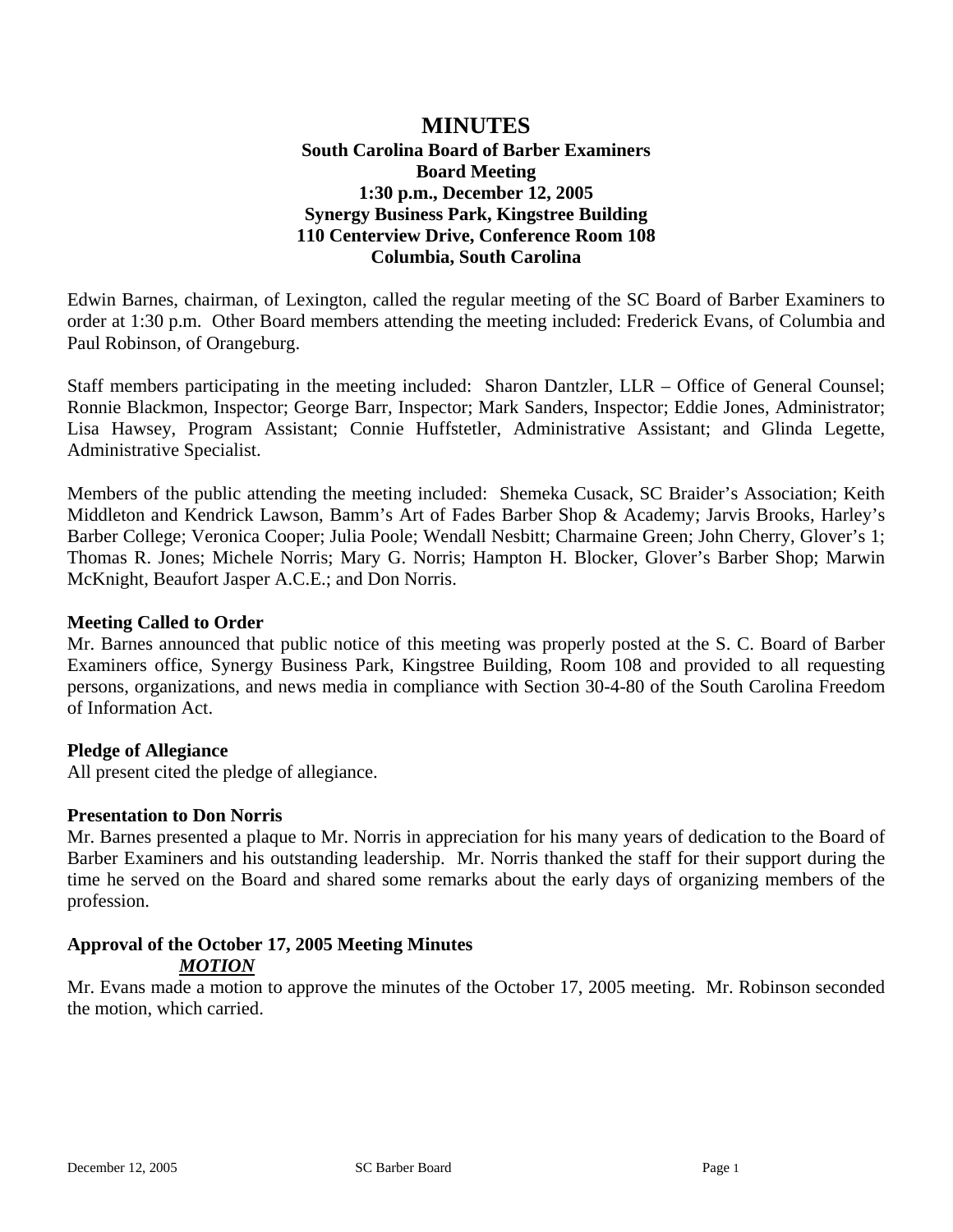# **Chairman's Remarks**

Mr. Barnes noted that he would like to see some appointments made to the Board, noting that if one member was unable to attend a meeting, there would be no quorum to conduct business and the meeting would have to be cancelled.

# **Administrator's Remarks**

#### *Exam Results for October and November 2005*

The members received, for their information, the exam results for August and September 2005. He noted that only 50% of those taking the test passed.

*Advisory Opinions, Office of General Counsel*  There were no advisory opinions given during the December 12, 2005 meeting.

#### *Legislative Update, Legislative Liaison Office*

There were no legislative updates given during the December 12, 2005 meeting

#### **Unfinished Business**

 Hair Braiding Class and Examination Mr Jones asked that this item be discussed in Executive Session.

#### **New Business**

Request for Third Student Permit

#### *Marwin McKnight - Beaufort-Jasper A.C.E.*

Mr. Evans noted that the Board was in receipt of Mr. McKnight's letter regarding the school's program and the fact that the students are in high school and take three years to complete the training. He commended Mr. McKnight on the program and acknowledged that the Board understood the need for third student permits. Mr. Evans advised Mr. McKnight that the Board would allow him to serve as an agent for the students to request a third student permit, rather than requiring the students to travel to Columbia to appear before the Board.

#### *MOTION*

Mr. Evans moved to approve the list of Beaufort- Jasper A.C.E. students submitted by Mr. Marwin McKnight for a third student permit. Mr. Robinson seconded the motion, which carried.

Mr. McKnight stated that he wanted to reopen the barbering program at the Technical College of the Low Country. Mr. Evans advised him that the staff would assist him with the application process.

Mr. McKnight proposed to the members that they consider allowing barber instruction via a program called Web CT, or Blackboard. Mr. Evans explained to everyone present that Mr. McKnight is referring to a type of instruction called web enhancement. The members deferred further discussion to Executive Session.

Mr. McKnight asked if barbering could be taught as an elective at a four year institution. Mr. Evans explained that the number of hours required would preclude a barbering program as an elective. Mr. Jones noted that NACAS is exploring the conversion process for clock hours of instruction to credit hours for classroom training.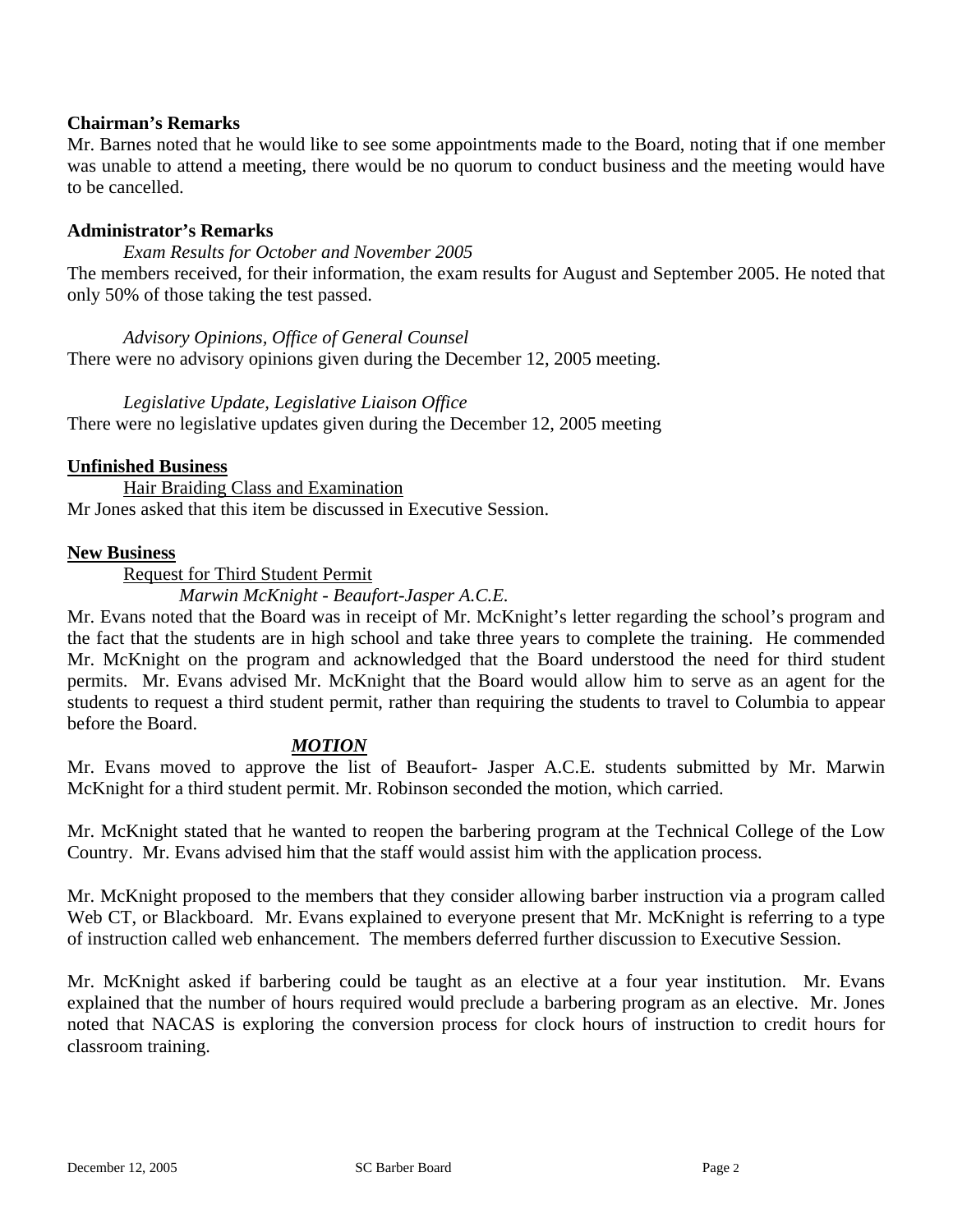# *Kendrick Lawson*

Mr. Lawson attended Woods Barber College under his first permit. He then attended Shabaz Barber School in Rock Hill. It is no longer feasible for him to travel to Rock Hill. Mr. Lawson has no record of his hours in either program.

Mr. Evans asked if records from Woods Barber College would have been submitted to the Board when the school closed. Ms. Hawsey stated that there is a process for transferring records to the Board, but that process is not always followed. Mr. Barnes expressed concern that a school could close without submitting the proper records to the Board and, at some later date, open another school.

Mr. Jones acknowledged that upon closing, a school is required to submit records on students enrolled at the time it closes. Mr. Jones noted that it is the student's responsibility to obtain a transcript upon leaving a program.

The members deferred the matter of Mr. Lawson's request for a third permit to Executive Session.

# *John N. Cherry*

Mr. Cherry attended Harley Barber College under his first permit but left due to a hardship situation. He obtained a second permit and returned to Harley's Barber College, but said the program had many more students than the first time he attended. Mr. Cherry has completed a total of 499 hours. He now wishes to complete his training as an OJT student. Mr. Evans warned Mr. Cherry that he would need to complete the remainder of his hours with this permit, as the Board rarely issues a fourth permit.

# *MOTION*

Mr. Evans moved to approve Mr. Cherry's request for a third permit. Mr. Robinson seconded the motion and it carried.

# Approval of Eligibility for Licensure

# *Thomas Rafer Jones*

Mr. Jones wishes to take the practical exam in order to reinstate his barber license. He appeared before the Board to answer questions regarding his criminal background report. Mr. Jones served time for his offense, completed his probation and has relocated to another area. Mr. Evans asked if any of the charges for which Mr. Jones was convicted occurred in or around a barber shop. Mr. Jones answered that they did not.

# *MOTION*

Mr. Robinson moved to allow Mr. Jones to take the practical exam, under the condition that he be on probation for one year. A SLED report is to be submitted, at the licensee's expense, at the end of the probationary period. Mr. Evans seconded the motion, which carried.

# *Jarvis Edward Brooks*

Mr. Brooks wishes to receive approval from the Board to take the barber exam. He appeared before the Board to answer questions regarding his criminal background report. He committed one offense and completed the Pre-Trial Intervention program.

# *MOTION*

Mr. Robinson moved to allow Mr. Jones to take the practical exam, under the condition that he be on probation for one year. A SLED report is to be submitted, at the licensee's expense, at the end of the probationary period. Mr. Evans seconded the motion, which carried.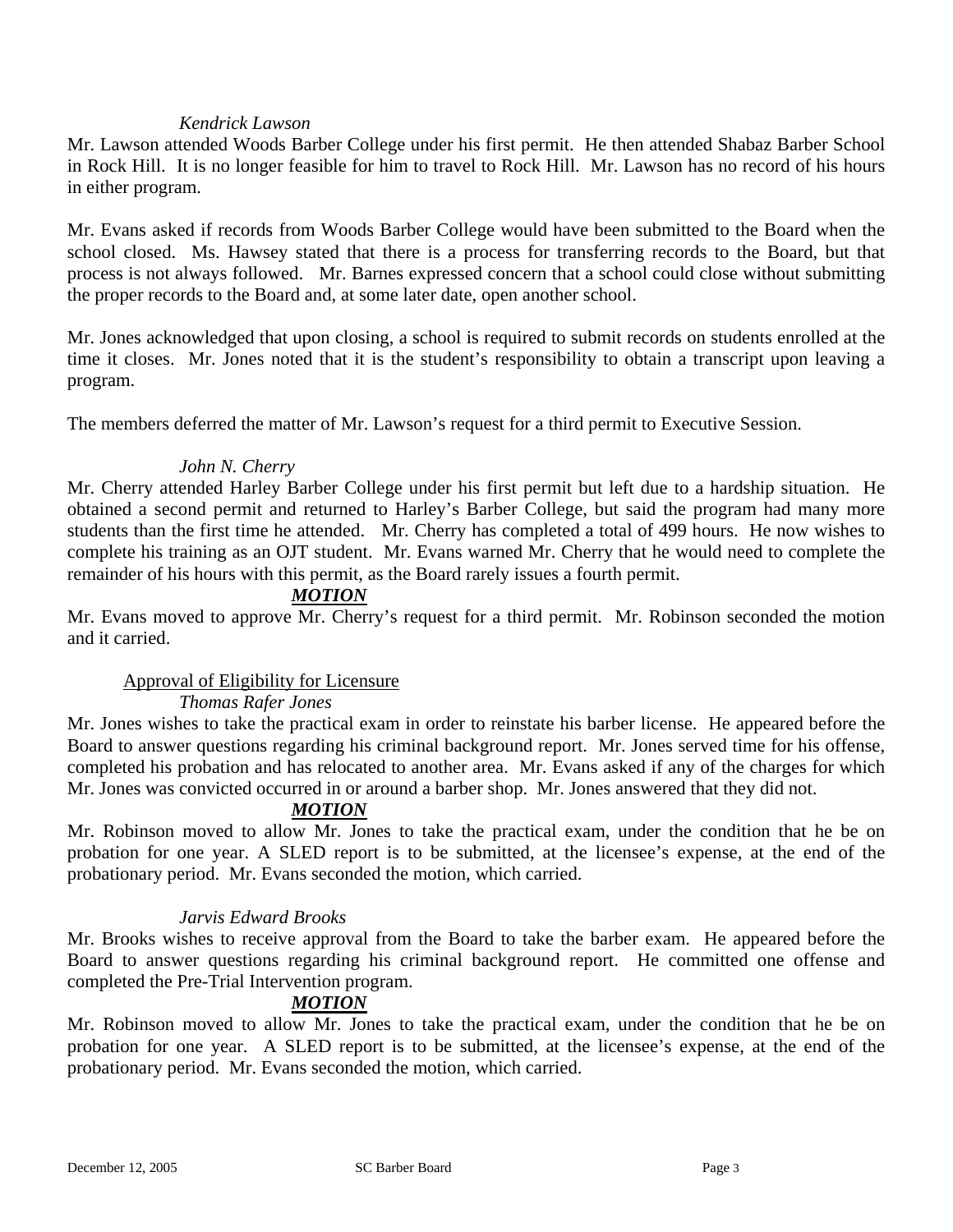Request for Approval to Teach Hair Braiding *Barbara McKnight*  Ms. McKnight did not appear at the December 12, 2005 meeting.

# Board Meeting Dates for 2006

Mr. Barnes noted a conflict with the August 14 meeting date. The members agreed to wait until closer to the meeting date to reschedule.

# Election of Officers

# *MOTION*

Mr. Evans moved that Mr. Barnes serve as chairman for the upcoming year. Mr. Robinson seconded the motion.

Mr. Barnes expressed that he enjoys serving as chair, but he encouraged the other members to consider serving at some point.

#### *MOTION*

Mr. Evans moved that Mr. Robinson serve as vice-chairman for the upcoming year. Mr. Barnes seconded the motion.

Mr. Evans noted that, as a public member of the Board, he feels that licensed barbers should serve as officers.

#### **Public Comments**

Veronica Cooper appeared before the Board, asking to be considered to teach the six hour hair braiding registration class. She has developed a curriculum for the class according to requirements she received from the staff. Ms. Cooper presented a copy for the members to review. The members agreed to consider the matter in Executive Session.

Charmaine Greene and Shemeka Cusack appeared before the Board to clarify some matters regarding their approval at the October Board meeting to teach the six hour class. As part of the proposal submitted to and approved by the Board, the class included administering the test. Ms. Greene was later told that they would not be allowed to administer the exam. A staff member was sent to administer the class. However, she understands that attendees for future classes will be required to travel to the Board office to take the test. Mr. Jones noted that although exams are administered on site for vocational schools, Ms. Greene's program is a private one and the students will need to take the test at the Board office. The members apologized for the misunderstanding. Mr. Evans verified with Ms. Greene that the issue had been addressed to her satisfaction and the matter was now closed. She stated that it was.

Patricia Stephens appeared to request the Board to consider approving her to open St. Stephens Hair Braiding Academy. She feels there is a need for instruction in hair braiding, in addition to the six hour class now required for registration. The members noted that only natural hair may be braided with a hair braiding registration. Any other instruction would fall under cosmetology or barber instruction and is a separate issue.